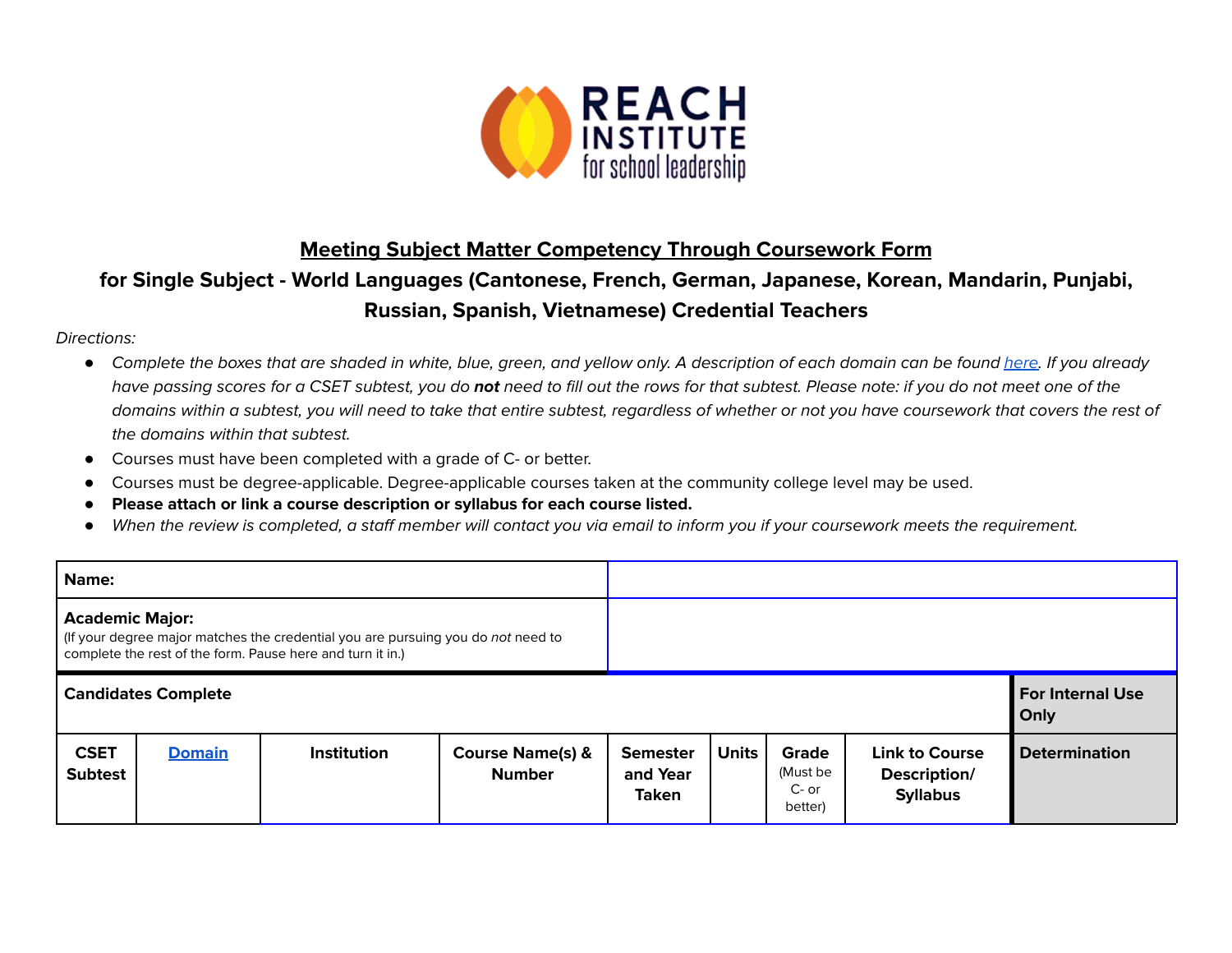| $\mathbf{I}$   | Domain 1:<br>General<br>Linguistics                                            |  |  |  |  |
|----------------|--------------------------------------------------------------------------------|--|--|--|--|
|                | Domain 2:<br>Linguistics of<br>the Target<br>Language                          |  |  |  |  |
|                | Domain 3:<br>Literacy and<br><b>Cultural Texts</b><br>and Traditions           |  |  |  |  |
|                | Domain 4:<br>Cultural<br>Analysis and<br>Comparisons                           |  |  |  |  |
|                |                                                                                |  |  |  |  |
| $\,$ II        | None                                                                           |  |  |  |  |
| $\mathbf{III}$ | Domain 5:<br>Language and<br>Communicati<br>on: Listening<br>Comprehensi<br>on |  |  |  |  |
|                | Domain 6:<br>Language and<br>Communicati<br>on: Reading<br>Comprehensi<br>on   |  |  |  |  |